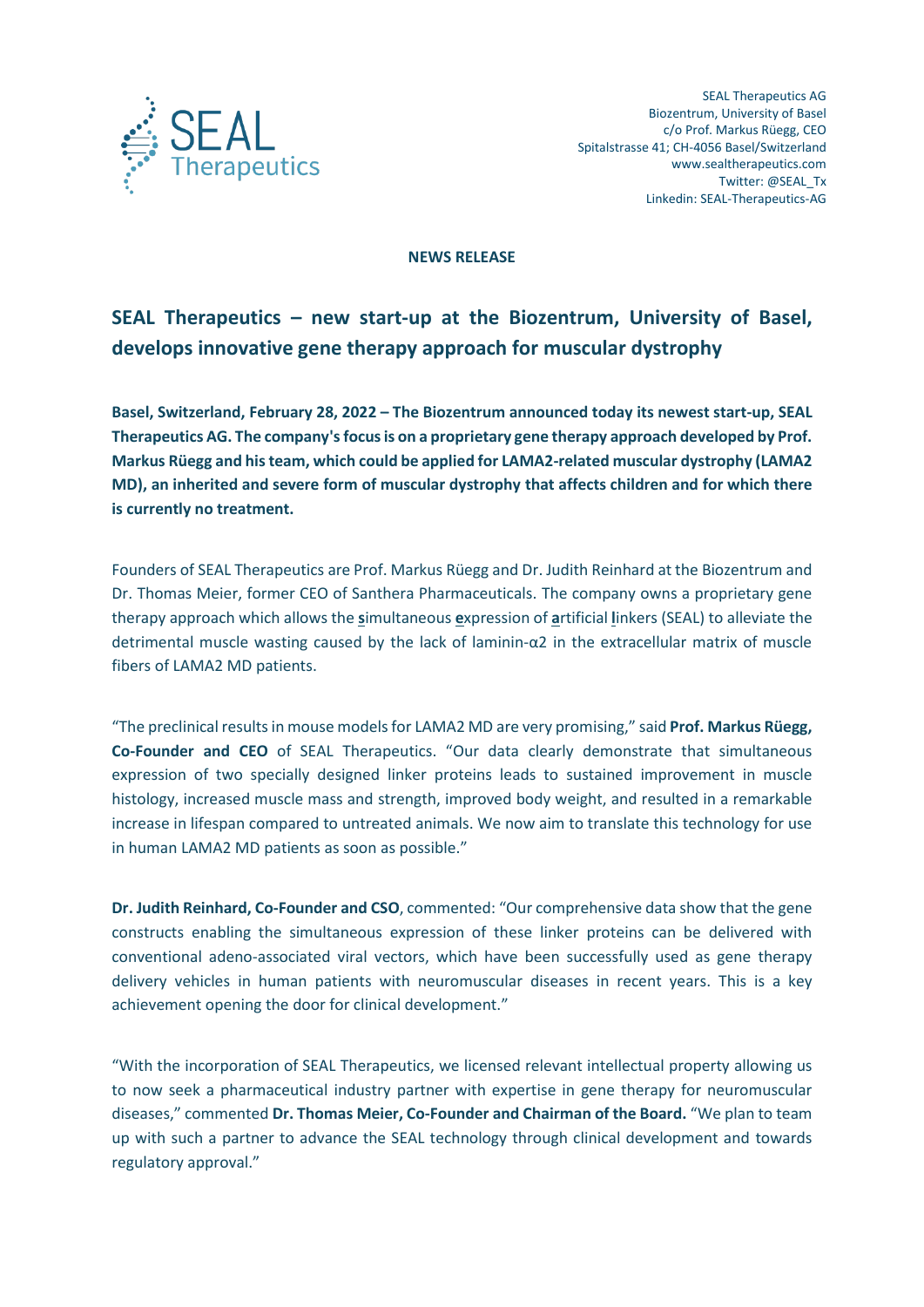SEAL Therapeutics – new start-up at the Biozentrum, University of Basel, develops innovative gene therapy approach for muscular dystrophy February 28, 2022 / Page 2 of 3

## **About LAMA2 MD (Merosin-deficient congenital muscular dystrophy or MDC1A)**

Congenital muscular dystrophies (CMDs) are a group of genetic muscle diseases with onset at birth or very early infancy, which cannot be treated. The more than 30 known forms of these neuromuscular diseases differ in the type of genetic defect and in the severity of disease progression. The muscles of the affected children progressively lose strength and degenerate over time. Progressive muscle weakness, joint contractures and respiratory insufficiency characterize most CMDs and patients often die before they reach adulthood.

Laminins are proteins of the extracellular matrix that are important in many tissues for the development, stability and survival of interacting cells. LAMA2-related muscular dystrophy (LAMA2 MD, also called MDC1A), is one of the most common forms of CMD. It is caused by mutations in the *LAMA2* gene encoding the α2 subunit of laminin-211, a protein that stabilizes muscle fibers. Children affected by LAMA2 MD usually suffer from poor muscle tone and strength already at birth, and are therefore called "floppy infants". Most of the affected children never learn to walk independently. The respiratory muscles are also weak and continue to degenerate, resulting in organ failure.

# **About the Simultaneous Expression of Artificial Linker (SEAL) technology**

The innovative gene therapy approach (called SEAL technology), developed by Prof. Rüegg and his team over the past 20 years, overcomes the lack of laminin-α2 in muscle tissue by providing molecular connections with other laminins and with the plasma membrane of the muscle fibers. Available data demonstrate that the simultaneous expression of two specifically designed linker proteins functionally corrects the primary pathology of laminin-α2 deficiency, leads to sustained improvement in muscle histology, increased muscle mass and strength, improved body weight, and results in a remarkable increase in life span compared to untreated animals [1-6].

# **About SEAL Therapeutics AG**

SEAL Therapeutics AG, a spin-off of the Biozentrum of University of Basel, develops its proprietary SEAL technology as potential gene therapy treatment of LAMA2-related muscular dystrophy (LAMA2 MD; also called MDC1A). SEAL Therapeutics intends to team-up with and support a qualified pharma partner with experience in advanced gene therapy technologies for clinical development and registration with the ultimate goal to make this innovative treatment approach available to LAMA2 MD patients and their families.